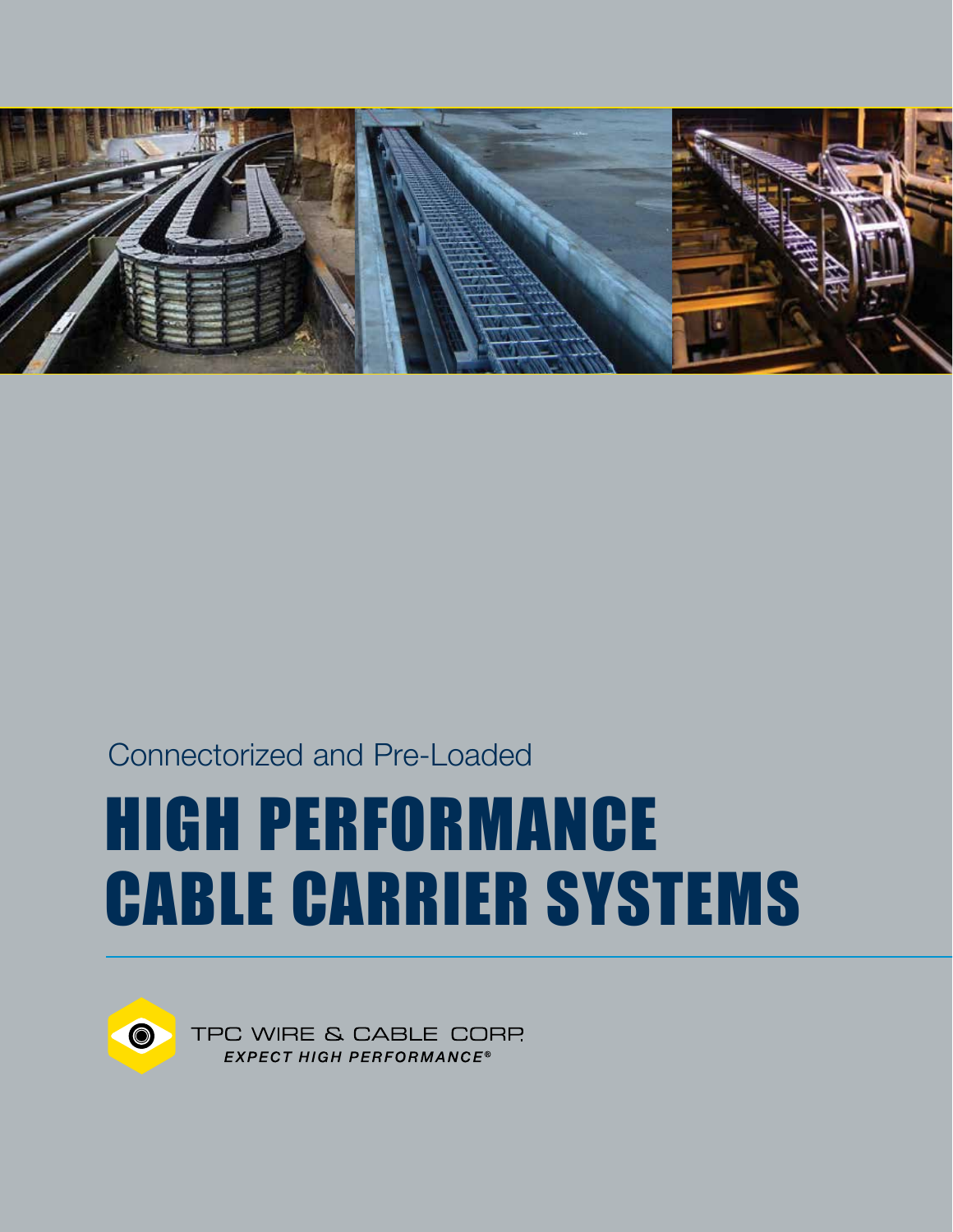## TPC can provide complete packaged Cable Carrier solutions – including the Connectors

**W**ithin a cable carrier system, the cable package usually makes up the majority of the investment. TPC Wire & Cable Corp. will provide a solution for you using our high quality, flexing cable. Your new system will be delivered to you as a bundled system ready for installation, saving you labor, downtime, and most importantly, worries.



Often times, the cable package will fail before the cable carrier fails. Choosing high quality, high performance electrical cables, and connectorizing these cables, is imperative to saving labor, material and downtime costs.



## The Value Add

TPC Wire and Cable Corp. provides proven solutions! Our thorough knowledge of mobile electrification applications allows our experienced engineers and sales people to help you with custom solutions and electrical cables to address your specific needs.

*It takes ideas to create solutions and quality products to implement them!*

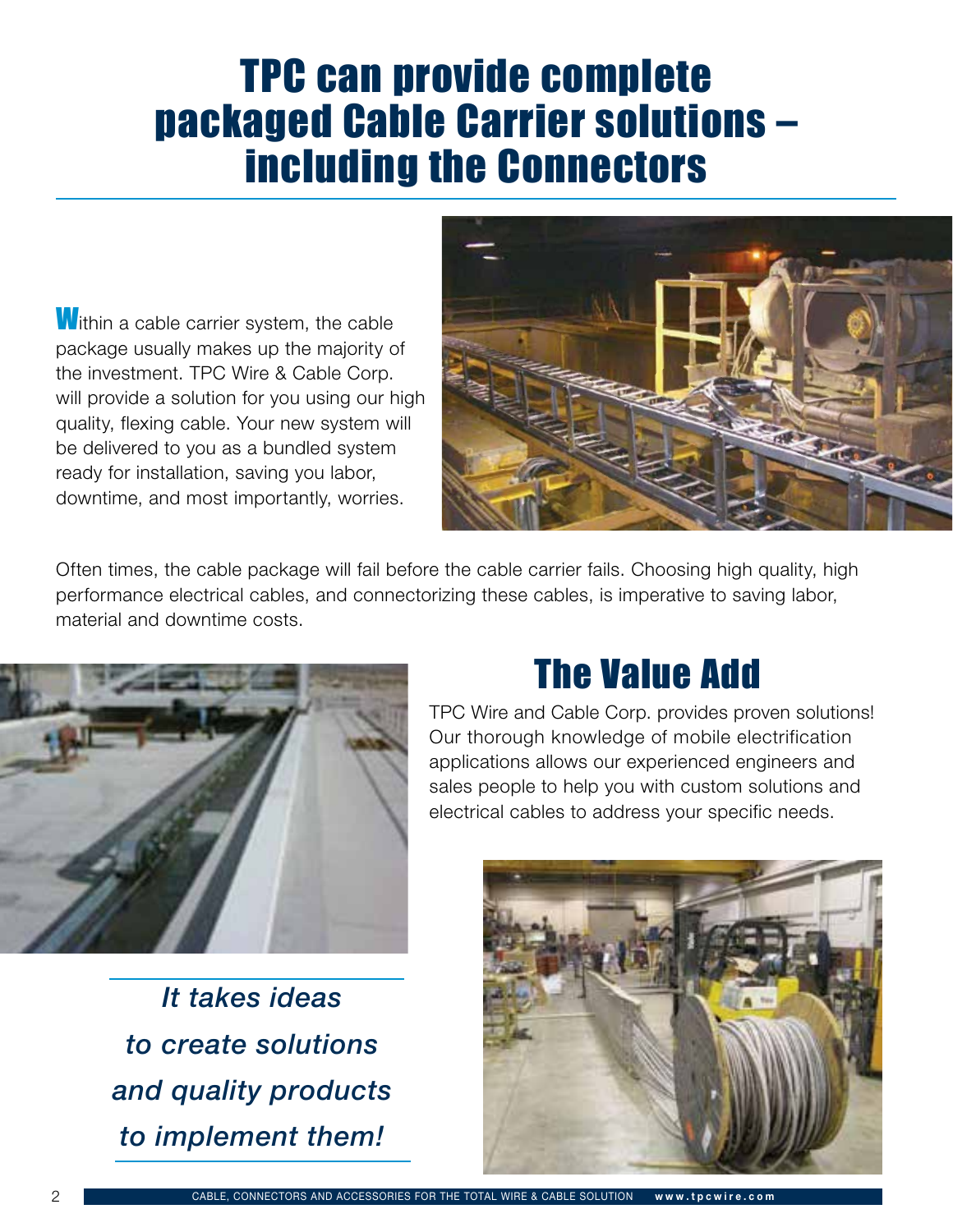

ENGINEERED PRODUCT REQUEST FORM:

### **CABLE CARRIER SYSTEMS**

| TPC WIRE & CABLE CORP. 9600 VALLEY VIEW ROAD, MACEDONIA, OH 44056 · TEL: 888-364-3378 · FAX: 866-319-0056 · WEB: WWW.TPCWIRE.COM |               |                                            |                             |                                                   |                                                |                      |         |  |  |  |  |
|----------------------------------------------------------------------------------------------------------------------------------|---------------|--------------------------------------------|-----------------------------|---------------------------------------------------|------------------------------------------------|----------------------|---------|--|--|--|--|
| Sales Rep:                                                                                                                       | Rep No.       |                                            | Customer#:                  |                                                   | Date:                                          |                      |         |  |  |  |  |
| <b>Customer:</b>                                                                                                                 |               |                                            |                             | <b>Distributor:</b>                               |                                                |                      |         |  |  |  |  |
| Contact:                                                                                                                         |               |                                            |                             | Contact:                                          |                                                |                      |         |  |  |  |  |
| <b>Phone Number:</b>                                                                                                             |               | <b>Phone Number:</b>                       |                             |                                                   |                                                |                      |         |  |  |  |  |
| Fax/e-mail:                                                                                                                      |               |                                            | Fax/e-mail:                 |                                                   |                                                |                      |         |  |  |  |  |
| <b>Managers Name:</b>                                                                                                            |               | Segment:                                   |                             | <b>Requote Part #:</b>                            |                                                | RFQ#:                |         |  |  |  |  |
|                                                                                                                                  |               | <b>SYSTEM INFORMATION</b>                  | <b>ENVIRONMENTAL ABUSES</b> |                                                   |                                                |                      |         |  |  |  |  |
| 1) Application:                                                                                                                  |               |                                            |                             | <b>Abrasion</b>                                   | $\mathcal{L}$                                  | <b>Molten Splash</b> | $\perp$ |  |  |  |  |
| New $\square$                                                                                                                    | Replacement O |                                            | <b>Chemicals</b>            | $\sim$                                            | <b>Twisting</b>                                |                      |         |  |  |  |  |
| Make / Model of Equipment:                                                                                                       |               |                                            |                             | <b>Fluids</b>                                     | $\sim$                                         | <b>UV Rays</b>       | $\Box$  |  |  |  |  |
| Current Brand:                                                                                                                   |               |                                            |                             | Gases                                             |                                                |                      |         |  |  |  |  |
| Part Number:                                                                                                                     |               |                                            |                             | Grease                                            | $\mathcal{L}$                                  | Other:               |         |  |  |  |  |
| 2) Drawing Available?                                                                                                            | $Y \Box$      | $N \Box$<br>Date Sent:                     |                             | <b>Ambient Temperature:</b><br><b>Please Note</b> |                                                |                      |         |  |  |  |  |
| 3) Pictures Available?                                                                                                           | $Y \Box$      | $N \Box$<br>Date Sent:                     |                             | <b>Minimum Temperature:</b><br>Fahrenheit (°F)    |                                                |                      |         |  |  |  |  |
| 4) Install Date?                                                                                                                 |               |                                            |                             |                                                   | or Celsius (°C)<br><b>Maximum Temperature:</b> |                      |         |  |  |  |  |
| <b>TRAVEL ORIENTATION</b>                                                                                                        |               |                                            |                             |                                                   |                                                |                      |         |  |  |  |  |
|                                                                                                                                  |               |                                            |                             |                                                   |                                                |                      |         |  |  |  |  |
| Horizontal Lower<br>Bracket Fixed □                                                                                              |               | <b>Horizontal Upper</b><br>Bracket Fixed □ |                             | Vertical Curve Down $\square$                     |                                                | Vertical Curve Up □  |         |  |  |  |  |
|                                                                                                                                  |               |                                            |                             |                                                   |                                                |                      |         |  |  |  |  |
| <b>Combination Vertical/</b><br>Horizontal O                                                                                     |               | Opposed □                                  |                             | Nested $\square$                                  |                                                | Side Mounted O       |         |  |  |  |  |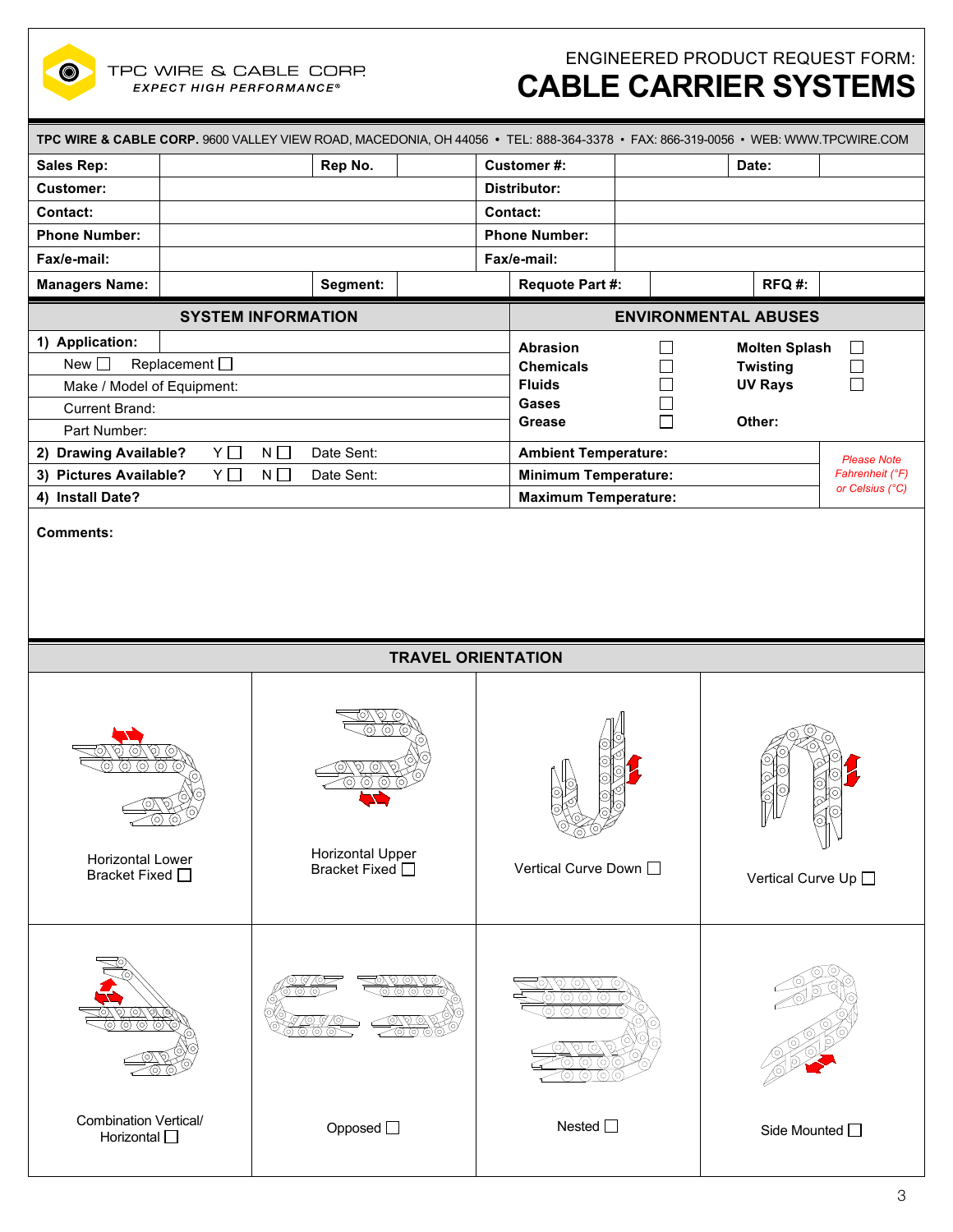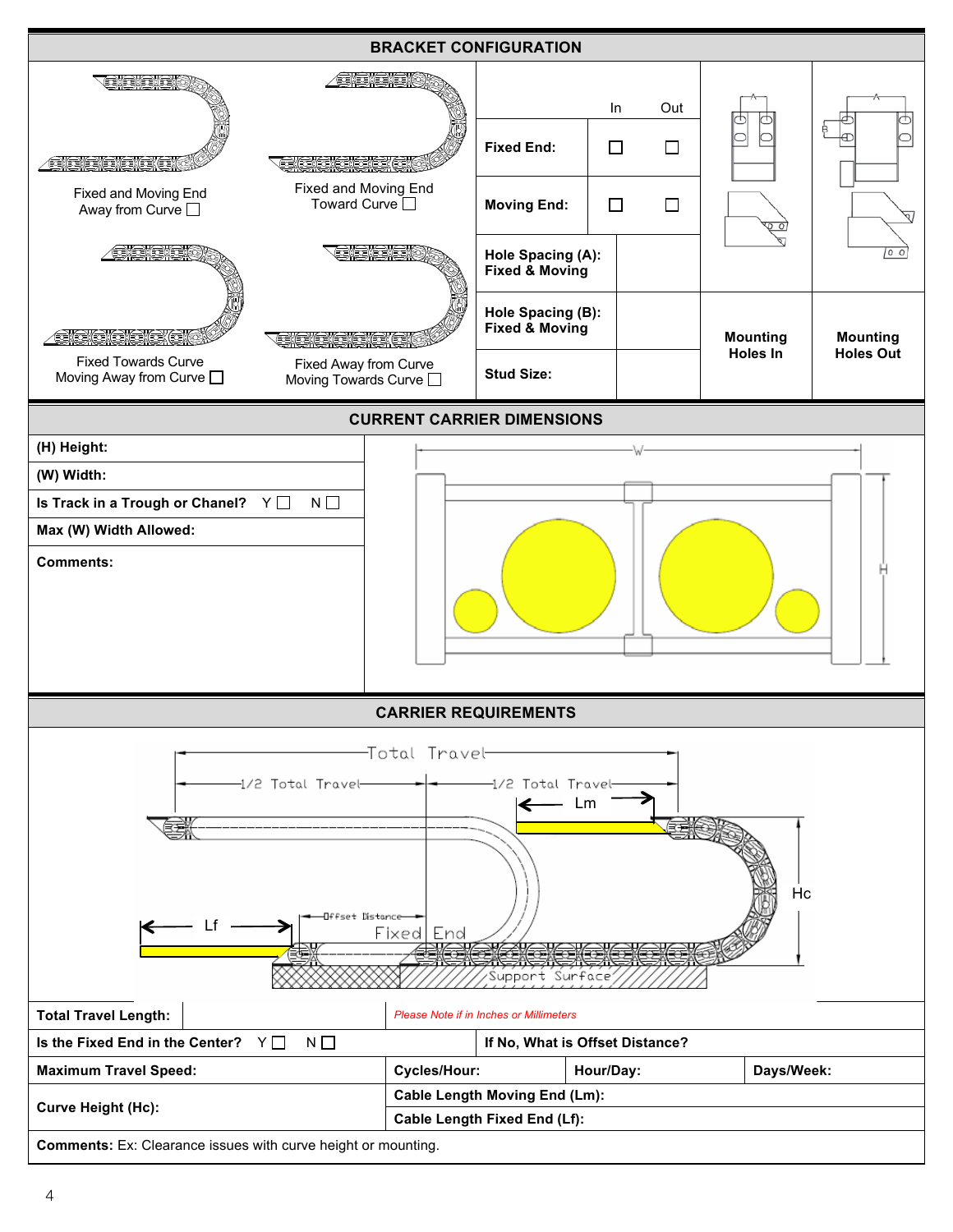| <b>SYSTEM CONTENTS</b>                                           |       |            |              |    |                         |                           |  |  |  |  |  |
|------------------------------------------------------------------|-------|------------|--------------|----|-------------------------|---------------------------|--|--|--|--|--|
| <b>CABLES</b><br>(Fill out separate RFQ for each cable assembly) |       |            |              |    |                         |                           |  |  |  |  |  |
| <b>QUANTITY</b>                                                  | PART# | OD         | <b>OTHER</b> |    | *Connector<br>End 1     | *Connector<br>End 2       |  |  |  |  |  |
|                                                                  |       |            |              |    | $N\ \Box$<br>$Y \Box$   | $Y \Box$<br>$N \Box$      |  |  |  |  |  |
|                                                                  |       |            |              |    | $N \square$<br>$Y \Box$ | $Y \Box$<br>$N \Box$      |  |  |  |  |  |
|                                                                  |       |            |              |    | $Y \Box$<br>$N \Box$    | $Y \Box$<br>$N \Box$      |  |  |  |  |  |
|                                                                  |       |            |              |    | $Y \Box$<br>$N \Box$    | $Y \Box$<br>$N \Box$      |  |  |  |  |  |
|                                                                  |       |            |              |    | $Y \Box$<br>$N \square$ | $N\,\Box$<br>$Y \Box$     |  |  |  |  |  |
|                                                                  |       |            |              |    | $Y \Box$<br>$N \Box$    | $Y \Box$<br>$N$ $\square$ |  |  |  |  |  |
|                                                                  |       |            |              |    | $Y \Box$<br>$N \square$ | $Y \Box$<br>$N \Box$      |  |  |  |  |  |
|                                                                  |       |            |              |    | $Y \Box$<br>$N \Box$    | $N \Box$<br>$Y \Box$      |  |  |  |  |  |
|                                                                  |       |            |              |    | $Y \Box$<br>$N \square$ | $N \Box$<br>$Y \Box$      |  |  |  |  |  |
|                                                                  |       |            |              |    | $Y \Box$<br>$N \Box$    | $N\ \Box$<br>$Y \Box$     |  |  |  |  |  |
| <b>HOSES</b>                                                     |       |            |              |    |                         |                           |  |  |  |  |  |
| <b>QUANTITY</b>                                                  | PART# | <b>MFG</b> | <b>COLOR</b> | OD | ID                      | TYPE (Air/Hyd/Water)      |  |  |  |  |  |
|                                                                  |       |            |              |    |                         |                           |  |  |  |  |  |
|                                                                  |       |            |              |    |                         |                           |  |  |  |  |  |
|                                                                  |       |            |              |    |                         |                           |  |  |  |  |  |
|                                                                  |       |            |              |    |                         |                           |  |  |  |  |  |
|                                                                  |       |            |              |    |                         |                           |  |  |  |  |  |
|                                                                  |       |            |              |    |                         |                           |  |  |  |  |  |
|                                                                  |       |            |              |    |                         |                           |  |  |  |  |  |

**Comments:** Ex: Hose connector part number (Note each cable/hose length from fixed and moving ends is different)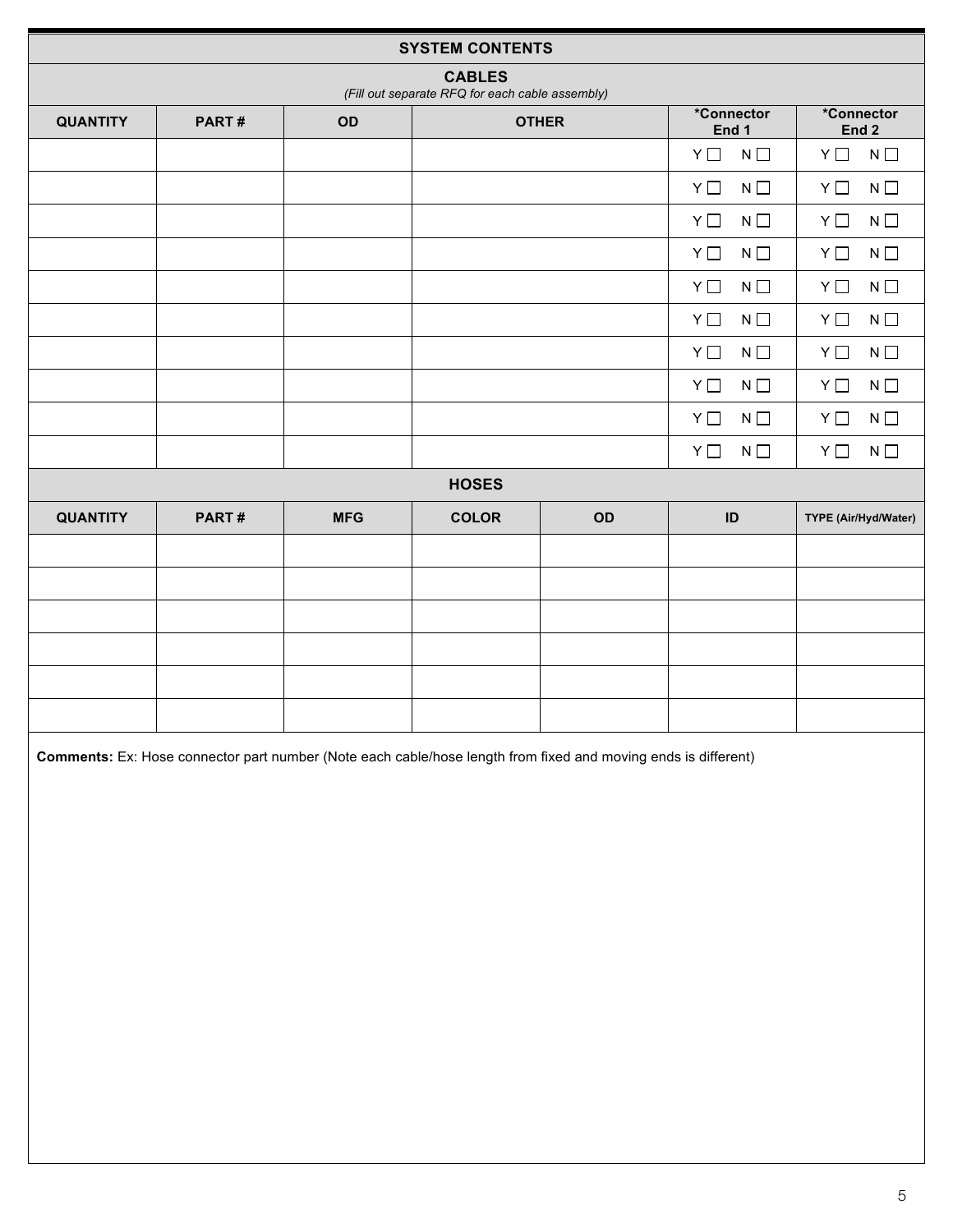## Connector Assemblies



#### HDLC ASSEMBLIES Heavy-Duty Locking Connectors

Three quarter turn reverse bayonet coupling system is easy to connect and disconnect. Positive locking indent prevents accidental uncoupling. Inserts are environmentally sealed to protect the connection from oil, water and chemical contamination. 18 AWG to 1/0 – up to 65 pins/contacts.

#### MILITARY ASSEMBLIES

#### Designed for a Wide Range of Industrial Applications

Assembled with custom TPC backend hardware for environmental sealing and superior strain relief. Molded backends available.

#### RECTANGULAR ASSEMBLIES

#### Mechanically Attached and Molded Designs for Industrial Applications

With Super-Trex or Trex-Onics cable for proven performance where flexing, abrasion, impact and oil can cause premature cable failure. Custom lengths available.

#### A-Line

#### CONTROL/POWER ASSEMBLIES

#### Industrial Circular Connectors Available in three styles.

- • A-Line Style is bayonet design for medium-duty applications.
- • V-Line Style uses a ratcheting threaded design for heavy-duty applications.
- X-Line uses a threaded coupling for heavy-duty applications.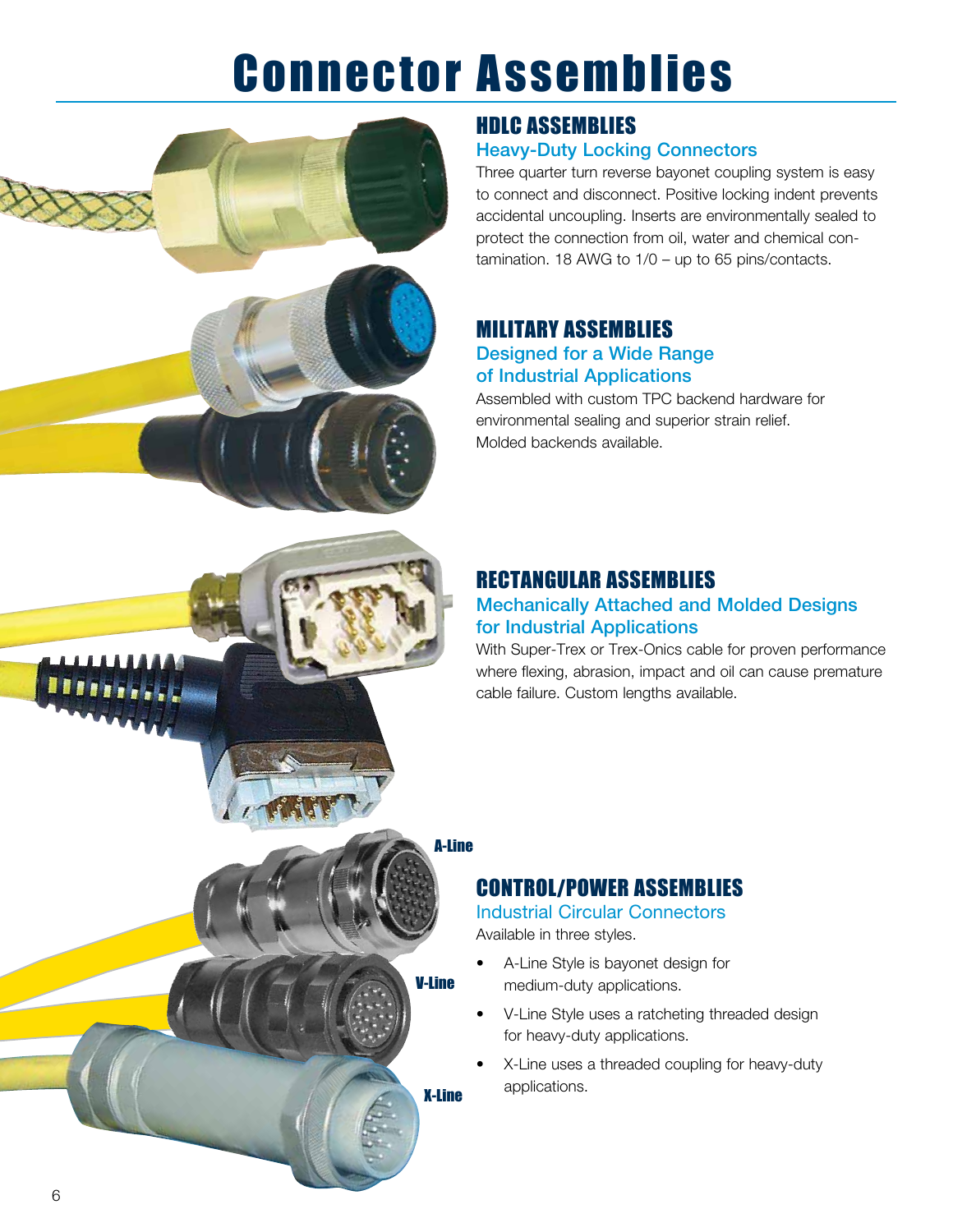## Cable Carriers At Work



Dual cable carriers with support extensions installed beneath them. Used as part of a component "Pick & Place" system.



Two steel track systems "piggyback" together using a guide roller option on the lower carrier to support the upper track.



A continuous "looped" cable carrier system using a series of vertical supports.



A double stacked cable carrier with an open trough design.



Fully connectorized cable carrier system used on an automated stacker retrieval system in the Food & Beverage market.



This cable carrier system incorporates a travelling A-frame support for the overhead horizontal section.



This system is suspended on a vertical boom system and travels with the boom as it is extended and retracted.



Alternate view of a fully connectorized cable carrier system used on an automated stacker retrieval system in the Food & Beverage market.



This cable carrier is installed on a vertical lift bridge.



This dual track system is installed on its side and travels with an amusement park ride.